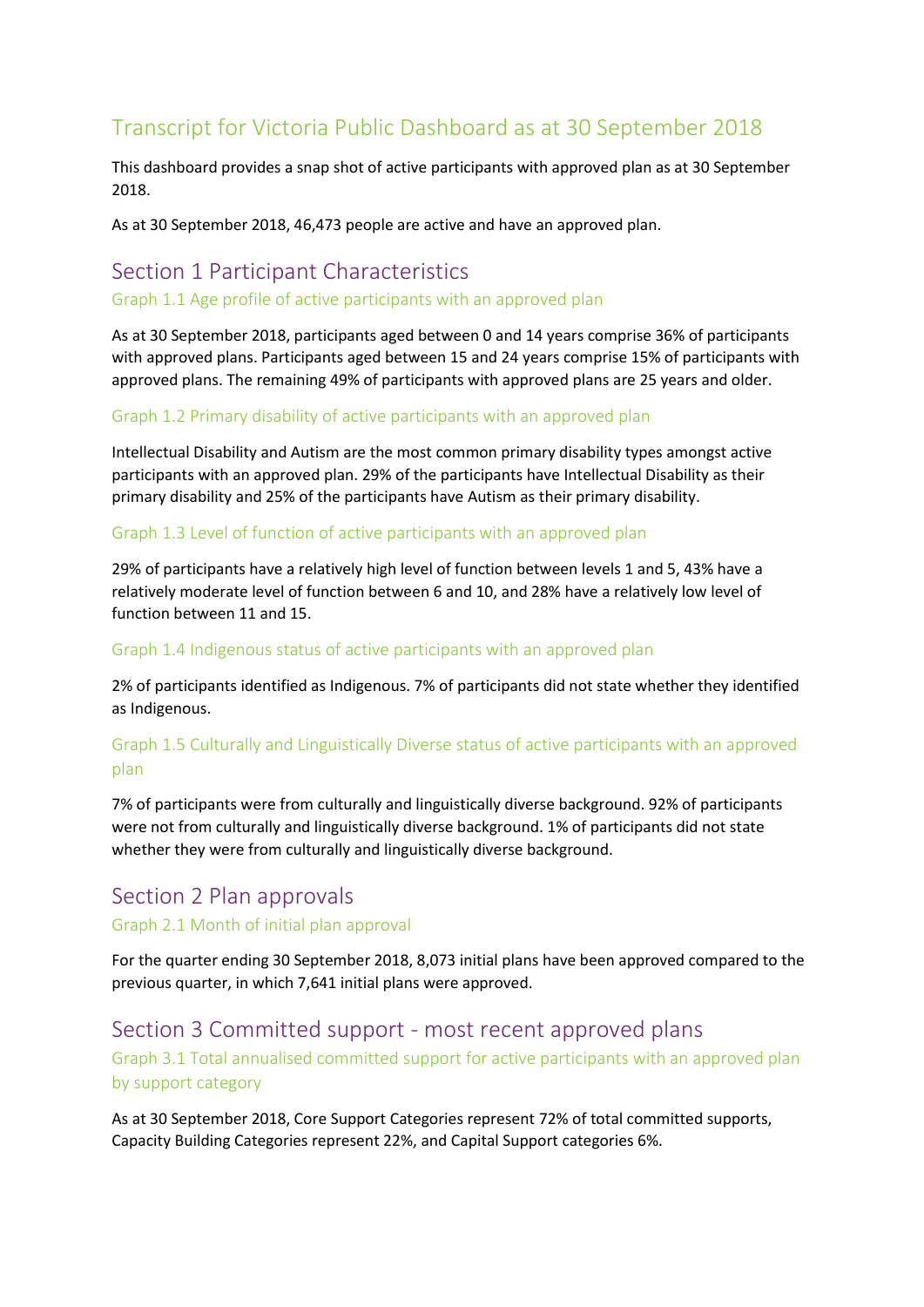# Graph 3.2 Total annualised committed support for active participants with an approved plan by primary disability

Participants with Intellectual Disability and Autism receive the highest proportion of total annualised committed support amongst all active participants with an approved plan. Participants with Intellectual Disability receive 41% of the total committed supports, while participants with Autism received 16% of the total committed supports.

# Graph 3.3 Total annualised committed support for active participants with an approved plan by age group

The 0 to 14, 15 to 24, and 25+ age groups represent 13%, 17% and 70% respectively of total committed supports.

# Graph 3.4 Total annualised committed support for active participants with an approved plan by level of function

Participants with level of function between 11 and 15 have relatively lower function or a higher level of disability, and they receive 58% of total committed supports. Participants with level of function between 6 and 10 have a relatively moderate level of function or disability, and they receive 34%. Participants with a level of function between 1 and 5 have relatively high level of function or a low level of disability, and they receive 9% of total committed supports.

# Section 4. Annualised committed support - most recent approved

# plans

# Graph 4.1 Distribution of active participants with an approved plan by annualised committed support band

As at 30 September 2018, 15% of active participants with approved plans have annualised committed supports in the range \$50,001-\$100,000, 15% in the range \$30,001-\$50,000, and 14% in the range \$10,001-\$15,000.

# Graph 4.2 Average annualised committed support for active participants with an approved plan by primary disability

Participants with a primary disability of Cerebral Palsy receive the highest amount of average annualised committed support, and participants with a primary disability of Spinal Cord Injury receive the second highest amount of average annualised committed support.

# Graph 4.3 Average annualised committed support for active participants with an approved plan by age group

Participants in the 55 to 64 years age group receive the highest amount of average annualised committed support, and the 45 to 54 years age group receive the second highest amount of average annualised committed support.

# Graph 4.4 Average annualised committed support for active participants with an approved plan by level of function

The average annualised committed support for participants with relatively high functional capacity (corresponding to a level of function between 1 and 5) is \$17,804, whereas the average annualised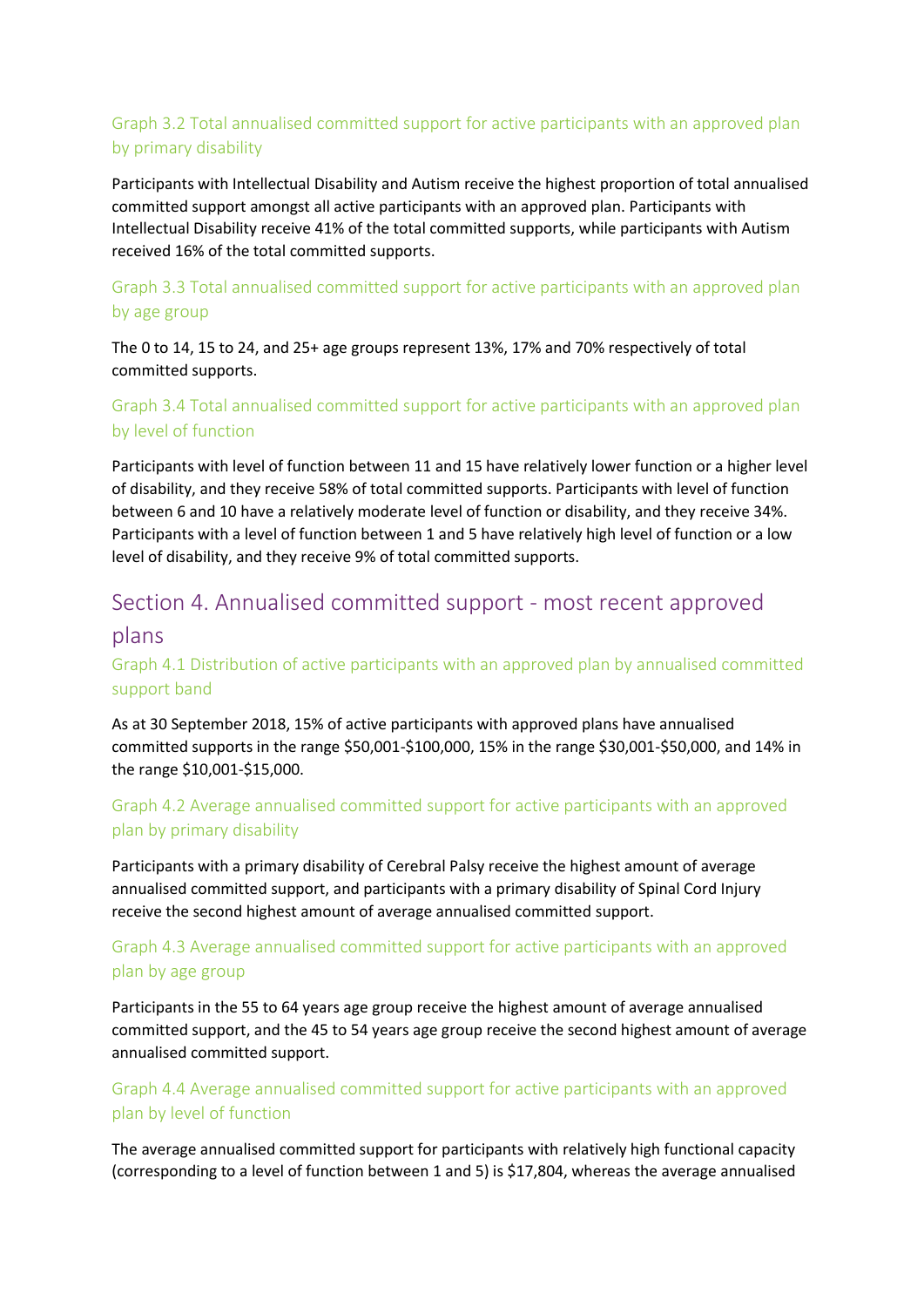committed support for participants with relatively low functional capacity (corresponding to a level of function between 11 and 15) is \$121,929.

# Section 5. Providers

Graph 5.1 Registered providers by entity type

As at 30 September 2018, there are 5,485 registered providers, 2,172 are Sole Traders and 3,313 are Organisations.

#### Table 5.2 Registered providers by registration group

The most common registration groups are Therapeutic Supports (2,588 providers registered), followed by Household Tasks (1,594 providers registered) and Assist-Travel/Transport (1,266 providers registered).

# Section 6. Participants and carers outcomes and support packages by participant age group

Participants and carers outcome indicators reported are from baseline outcomes data collected on participants when they receive their initial plan. Outcomes data was collected using the Short Form Outcomes Framework (SFOF) questionnaires. Participants with an initial plan approved during the period between 1 July 2016 and 30 September 2018 are included.

#### Participant age group: birth to before starting school

Description of key participant outcome domains:

Outcome statements for children aged 0-6 years (or school entry):

1. Children gain functional, developmental and coping skills that are appropriate to their ability and circumstances / specialist services

- 2. Children show evidence of self-determination in their everyday lives
- 3. Children participate meaningfully in family life
- 4. Children participate meaningfully in community life

## Graph 6.1 Selected participant outcome indicators from participants aged between birth and before starting school

For participants age 0 to before starting school: 65% of parents or carers have concerns in 6 or more areas; 76% say their child is able to tell them what he or she wants; 65% of children can make friends outside family; 55% of children participate in age appropriate community, cultural or religious activities; and 66% of children are welcomed or actively included.

Description of key carer outcome domains:

Outcome statements for families / carers of children with disability aged 0-6 years:

- 1. Families know their rights and advocate effectively for their children
- 2. Families feel supported
- 3. Families are able to gain access to desired services, programs, and activities in their community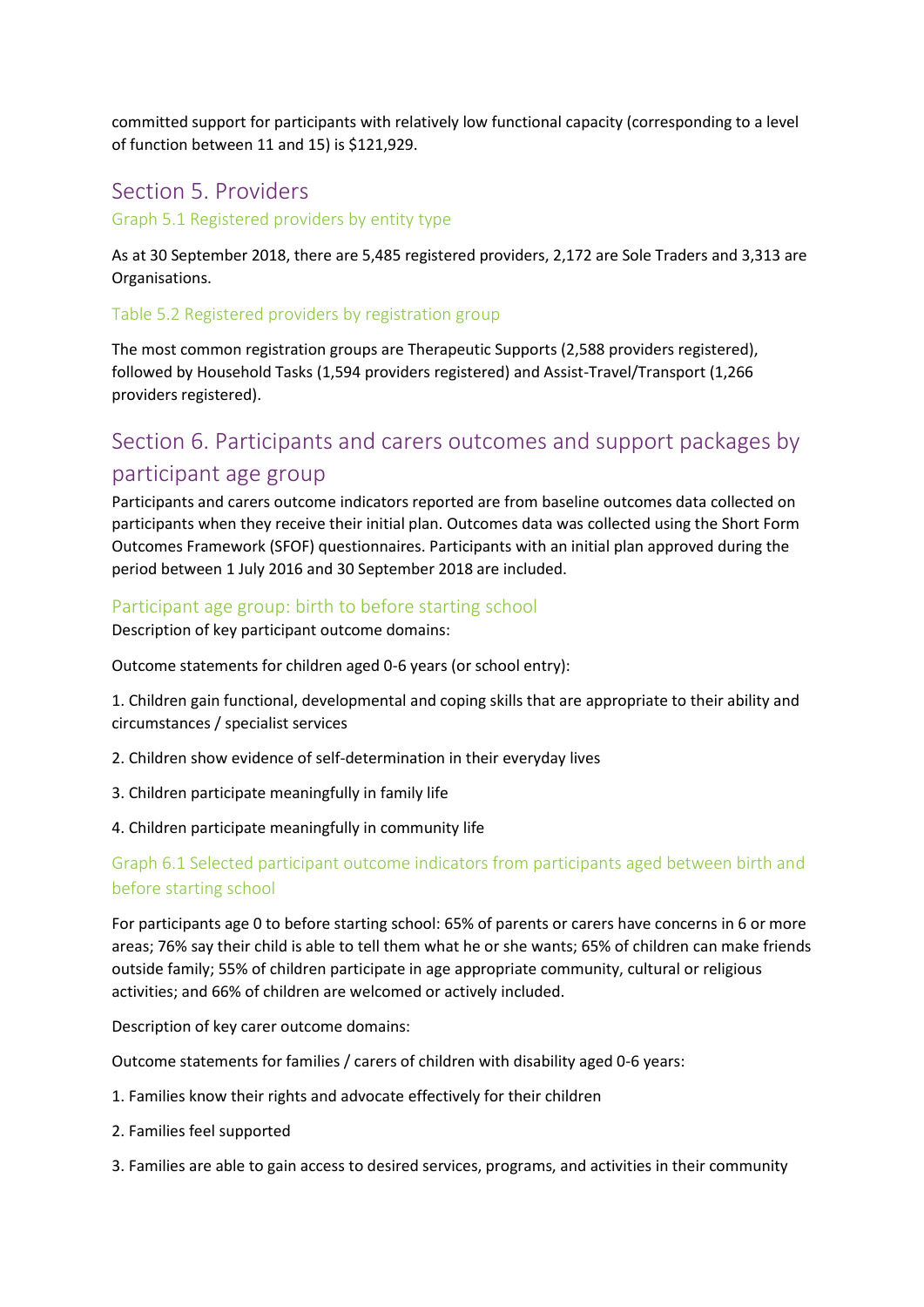#### 4. Families help their children develop and learn

#### 5. Families enjoy health and wellbeing

#### Graph 6.3 Selected carer outcome indicators from participants aged 0 to 14 years of age

For carers of participants starting school to 14: 22% receive Carer Payment; 52% receive Carer Allowance; 46% work in a paid job; 38% say they (and their partner) are able to work as much as they want; 76% are able to advocate for their child; 41% have friends and family they see as often as they like; 84% feel confident in supporting their child's development; and 71% rate their health as good, very good or excellent.

Graph 6.5 Distribution of active participants with an approved plan by level of function for age 0 - 6 years

For the 0 to 6 years age group, 73% of participants have a relatively high level of function or low level of disability and 7% have a relatively low level of function or high level of disability.

# Graph 6.6 Distribution of active participants with an approved plan by primary disability for aged 0 - 6 years

40% of participants have Developmental delay in the 0 to 6 years age group, while 30% have Autism and 8% have Global developmental delay.

# Graph 6.7 Distribution of active participants with an approved plan by annualised committed support band for ages 0 - 6 years

The largest proportion of participants in the 0 to 6 years age group have annualised supports in the \$10,001-\$15,000 range (41% of participants in the age group), followed by \$5,001-\$10,000 (23% of participants in the age group) and \$15,001-\$20,000 (19% of participants in the age group).

# Graph 6.8 Total annualised committed support for active participants with an approved plan by support category for aged 0 - 6 years

Capacity Building - Daily Activities is the support category receiving the most committed supports (83% of the total annualised committed support for the age group), followed by Core - Daily Activities (6%) and Capital - Assistive Technology (5%).

#### Participant age group: starting school to age 14

Description of key participant outcome domains:

Outcome statements for children aged 7 (or school entry) to 14 years:

1. Children gain functional, developmental and coping skills that are appropriate to their ability and circumstances / specialist services

2. Children show evidence of self-determination in their everyday lives

3. Children participate meaningfully in family life

4. Children participate meaningfully in community life

Graph 6.9 Selected participant outcome indicators from participants between starting school and aged 14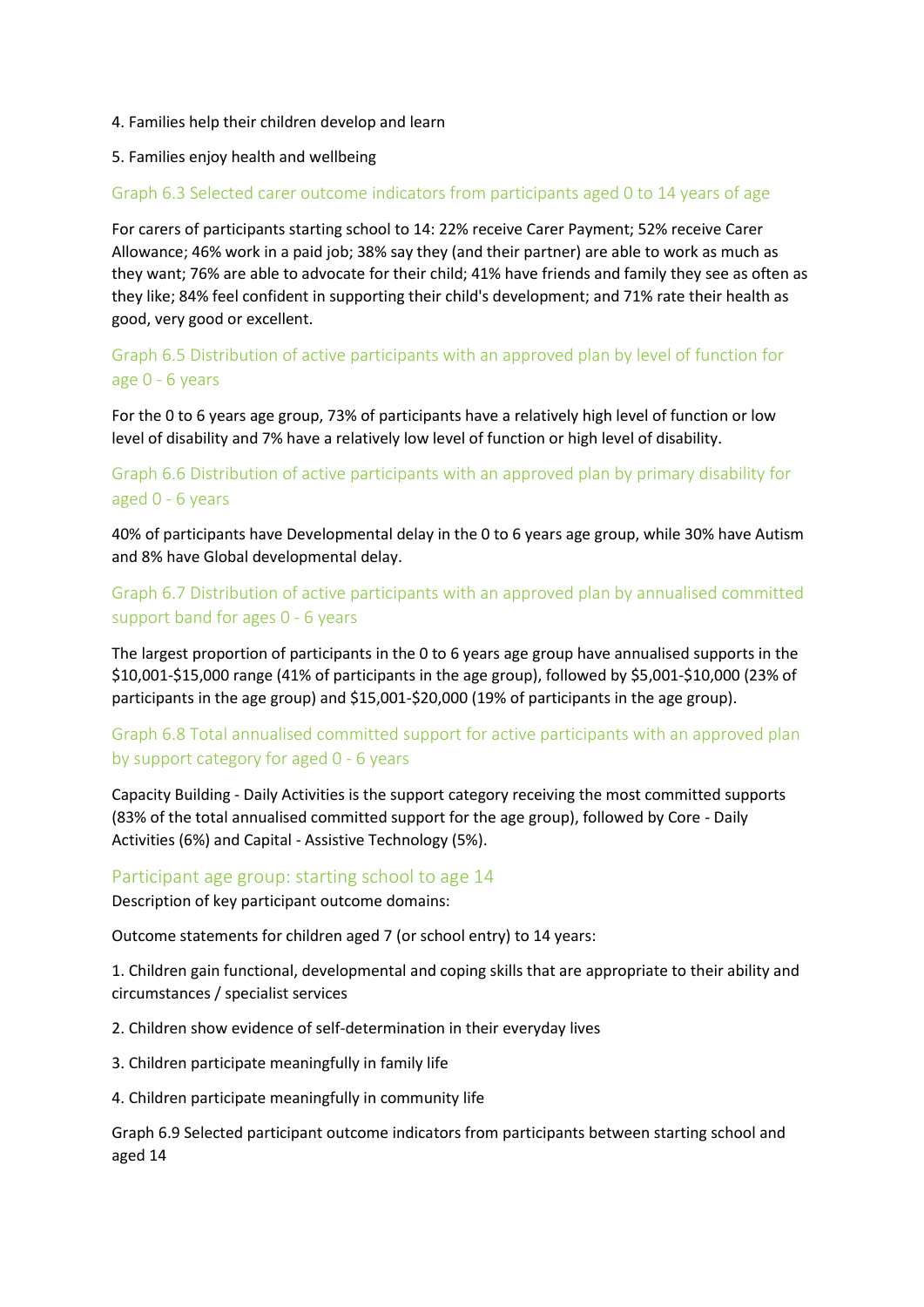For the 7 to 14 years age group: 28% of children are developing functional, learning and coping skills appropriate to their ability and circumstances; 40% are becoming more independent; 13% spend free time with friends without an adult present; 62% have a genuine say in decisions about themselves; 59% attend school in a mainstream class; 59% make friends with people outside the family; 33% spend time after school and on weekends with friends or in mainstream programs; and 74% are welcomed or actively included.

Description of key carer outcome domains:

Outcome statements for families / carers of children with disability aged 7 to 14 years:

- 1. Families know their rights and advocate effectively for their children
- 2. Families feel supported
- 3. Families are able to gain access to desired services, programs, and activities in their community
- 4. Families help their children develop and learn

5. Families enjoy health and wellbeing

## Graph 6.11 Selected carer outcome indicators from participants aged between birth and aged 14 years

22% receive Carer Payment; 52% receive Carer Allowance; 46% work in a paid job; 38% say they (and their partner) are able to work as much as they want; 76% are able to advocate for their child; 41% have friends and family they see as often as they like; 84% feel confident in supporting their child's development; and 71% rate their health as good, very good or excellent.

# Graph 6.13 Distribution of active participants with an approved plan by level of function for age 7 to 14 years

For the 7 to 14 years age group, 42% of participants have a relatively high level of function or low level of disability and 24% have a relatively low level of function or high level of disability.

# Graph 6.14 Distribution of active participants with an approved plan by primary disability for age 7 to 14 years

60% of participants have Autism in the 7 to 14 years age group, while 21% have Intellectual Disability and 4% have Cerebral Palsy.

# Graph 6.15 Distribution of active participants with an approved plan by annualised committed support band for age 7 to 14 years

The largest proportion of participants in the 7 to 14 years age group have annualised supports in the \$5,001-\$10,000 range (25% of the participants in the age group), followed by \$10,001-\$15,000 (21%) and \$15,001-\$20,000 (12%).

# Graph 6.16 Total annualised committed support for active participants with an approved plan by support category for age 7 to 14 years

Capacity Building - Daily Activities is the support category receiving the most committed supports (32% of the total annualised committed support for the age group), followed by Core - Daily Activities (27%) and Core - Social and Civic (15%).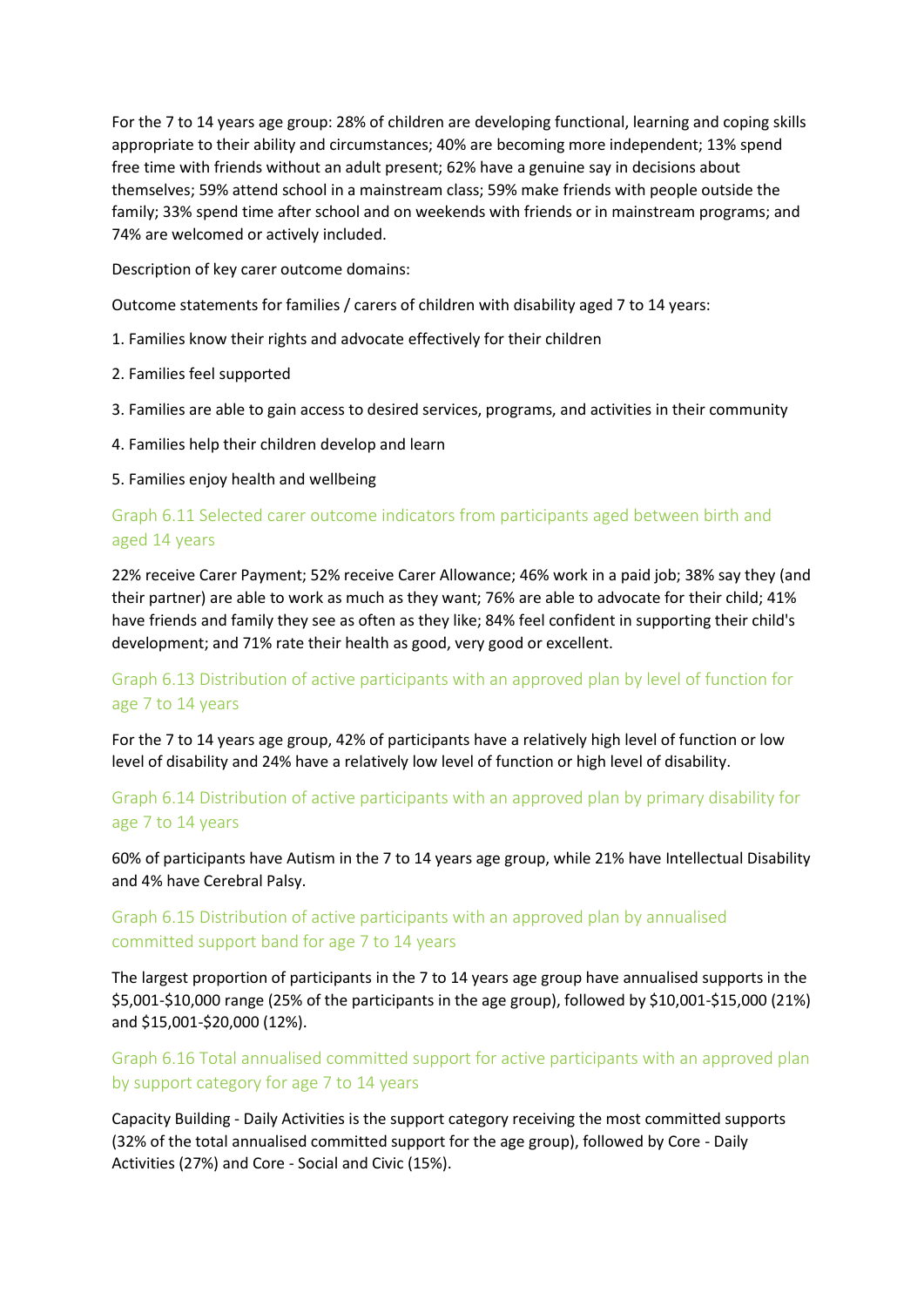## Participant age group: age 15 to 24

Description of key participant outcome domains:

The adult framework consists of 8 participant domains:

- 1. Choice and control
- 2. Daily living activities
- 3. Relationships
- 4. Home
- 5. Health and wellbeing
- 6. Lifelong learning
- 7. Work
- 8. Social, community and civic participation

#### Graph 6.17 Selected outcome indicators from participants aged 15 to 24

For the 15 to 24 years age group: 34% are happy with the level of independence/control they have now; 39% choose what they do each day; 22% were given the opportunity to participate in a selfadvocacy group meeting; 82% want more choice and control in their life; 33% have no friends other than family or paid staff; 79% are happy with their home; 83% feel safe or very safe in their home; 67% rate their health as good, very good or excellent; 70% did not have any difficulties accessing health services; 26% currently attend or previously attended school in a mainstream class; 15% have a paid job; 12% volunteer; and 34% were actively involved in a community, cultural or religious group in the last year.

Description of key carer outcome domains:

Outcome statements for families / carers of participants aged 15 to 24 years:

- 1. Families know their rights and advocate effectively for their young person with disability
- 2. Families have the support they need to care
- 3. Families are able to gain access to desired services, programs, and activities in their community
- 4. Families help their young person become independent
- 5. Families enjoy health and wellbeing

#### Graph 6.19 Selected outcome indicators from carers of participants aged 15 to 24

30% receive Carer Payment; 55% receive Carer Allowance; 50% work in a paid job; 39% are able to work as much as they want; 69% are able to advocate for their family member; 38% have friends and family they see as often as they like; 38% know what their family can do to enable their family member with disability to become as independent as possible; and 59% rate their health as good, very good or excellent.

Graph 6.21 Distribution of active participants with an approved plan by level of function for age 15 to 24 years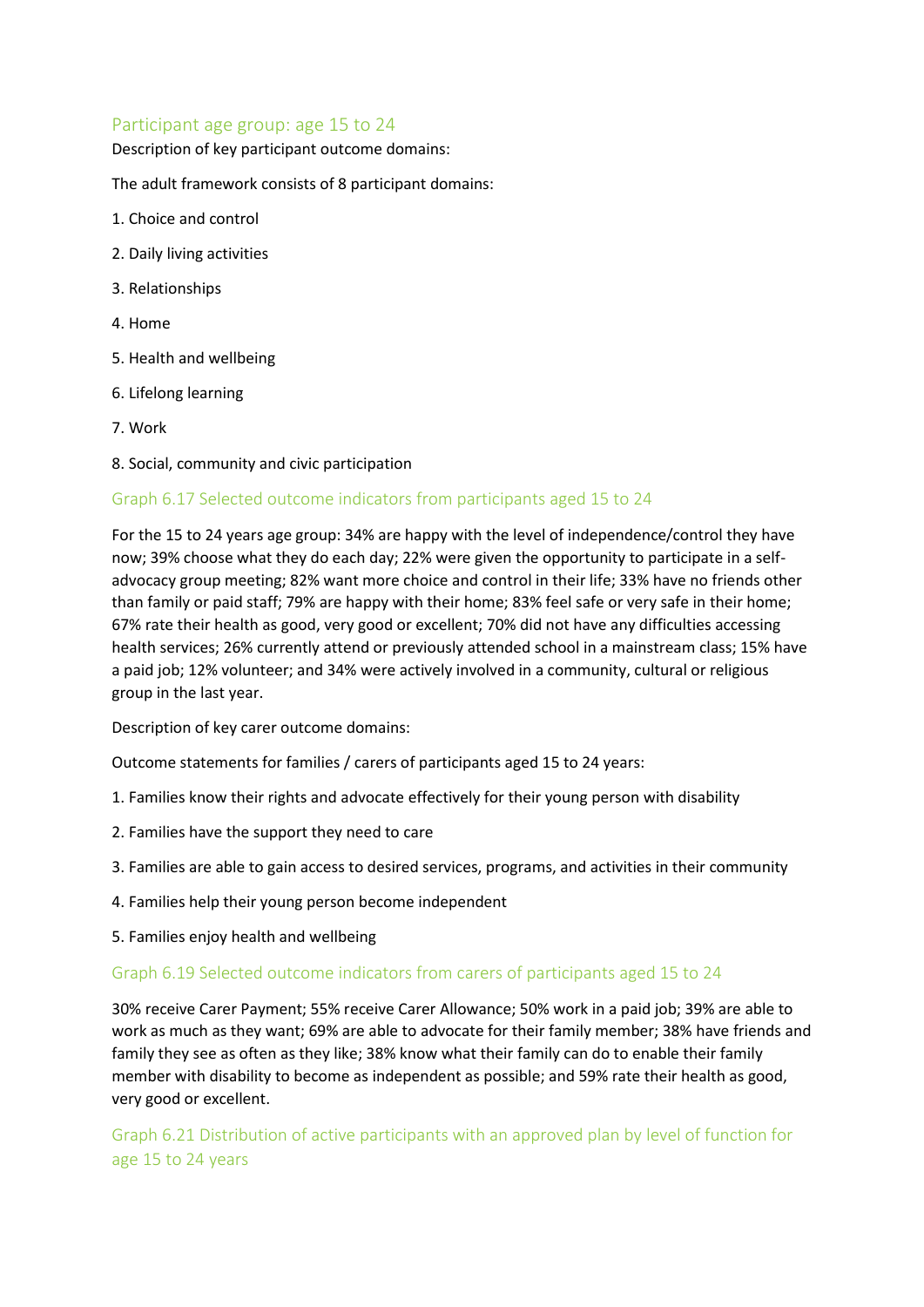For the 15 to 24 years age group, 19% of participants have a relatively high level of function or low level of disability and 35% have a relatively low level of function or high level of disability.

# Graph 6.22 Distribution of active participants with an approved plan by primary disability for age 15 to 24 years

45% of participants have Intellectual Disability in the 15 to 24 years age group, while 34% have Autism and 6% have Cerebral Palsy.

## Graph 6.23 Distribution of active participants with an approved plan by annualised committed support band for age 15 to 24 years

The largest proportion of participants in the 15 to 24 years age group have annualised supports in the \$50,001-\$100,000 range (23% of the participants in the age group), followed by \$30,001-\$50,000 (19%) and \$100,001-\$150,000 (9%).

# Graph 6.24 Total annualised committed support for active participants with an approved plan by support category for age 15 to 24 years

Core - Daily Activities is the support category receiving the most committed supports (40%), followed by Core - Social and Civic (29%) and Capacity Building - Daily Activities (10%).

## Participant age group: age 25 and plus

Description of key participant outcome domains

The adult framework consists of 8 participant domains:

- 1. Choice and control
- 2. Daily activities
- 3. Relationships
- 4. Home
- 5. Health and wellbeing
- 6. Lifelong learning
- 7. Work
- 8. Social, community and civic participation

#### Graph 6.25 Selected outcomes indicators from participants aged 25 and plus

For the 25 years and older age group: 62% choose what they do each day; 32% were given the opportunity to participate in a self-advocacy group meeting; 79% want more choice and control in their life; 29% have no friends other than family or paid staff; 73% are happy with their home; 76% feel safe or very safe in their home; 47% rate their health as good, very good or excellent; 67% did not have any difficulties accessing health services; 18% participate in education, training or skill development; of those receiving education, training or skill development, 34% receive it in mainstream settings; 39% were unable to do a course or training they wanted to do in the last 12 months; 22% have a paid job; 13% volunteer; and 37% were actively involved in a community, cultural or religious group in the last year.